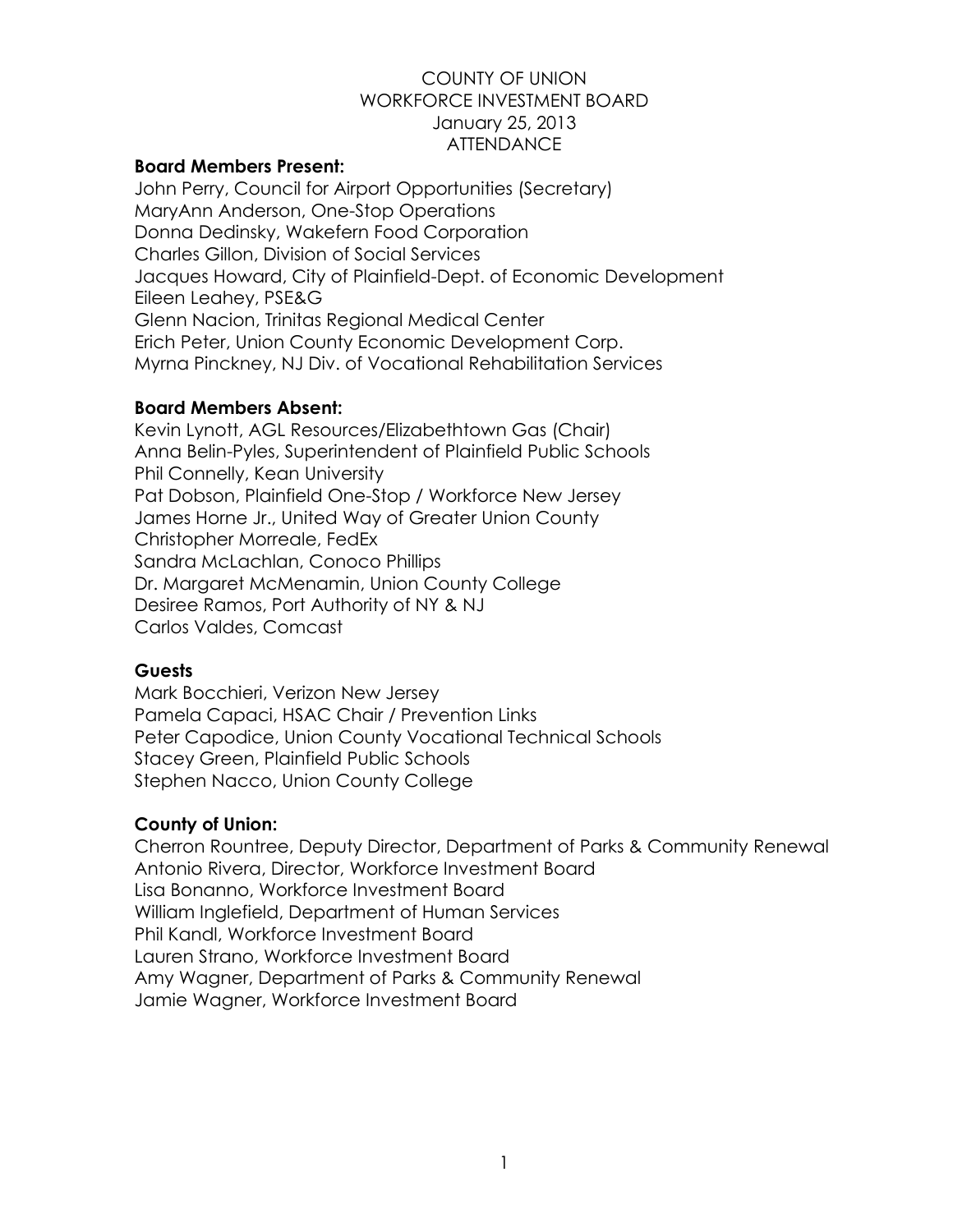# **County of Union Workforce Investment Board 9:00 A.M. Friday, January 25, 2013 Union County College, Cranford Campus Executive Education Center**

#### **I. Call to Order**

The meeting was called to order by Secretary John Perry at 9:08 am.

#### **II. Roll Call**

Lisa Bonnano read the Open Public Meetings Act Statement and conducted the roll call.

### **III. Approval of April 17, 2012 Meeting Minutes**

Charles Gillon made a motion to approve the April 17, 2012 meeting minutes as presented. It was seconded by Jacques Howard and carried unanimously.

### **IV. Election of Officers**

Mr. Perry explained that Chairman Kevin Lynott in concurrence with the Nominating Committee had prepared a slate of officers that will lead the Board for the next year or two. The Slate of Officers included: Glenn Nacion as Chair, Carlos Valdes as Vice-Chair and Erich Peter as Secretary. John Perry opened up the nominations and asked if there were any nominees to be considered from the floor. There being none offered, John Perry asked for a motion to accept the slate of officers as presented. Jacques Howard made the motion to accept the slate of officers as presented: it was seconded and carried unanimously.

Thereby being confirmed, Glenn Nacion took over the meeting proceedings as Chair. Jacques Howard asked if the new slate of officers could state their qualifications. Mr. Rivera responded that the primary requirement was that they were from private sector which is mandated in the Workforce Investment Act of 1998. Mr. Nacion and Mr. Peter introduced themselves and provided a brief employment history. Antonio Rivera gave a brief employment background of Carlos Valdes. Mr. Valdes originally worked for Fedex and was now working for COMCAST as a Human Resources Manager. Mr. Valdes was out of town and unavailable for the meeting.

Antonio Rivera reported that Kevin Lynott had surgery and was not able to attend the meeting and Pat Dobson's absence was due to her being on vacation.

Chairman Glenn Nacion acknowledged Kevin Lynott's service and leadership as the Chair of the Workforce Investment Board. Mr. Nacion reported that there had not been a meeting of the Workforce Investment Board for a couple of months because staff and the Executive Committee have been focused on the WIB Recertification Process.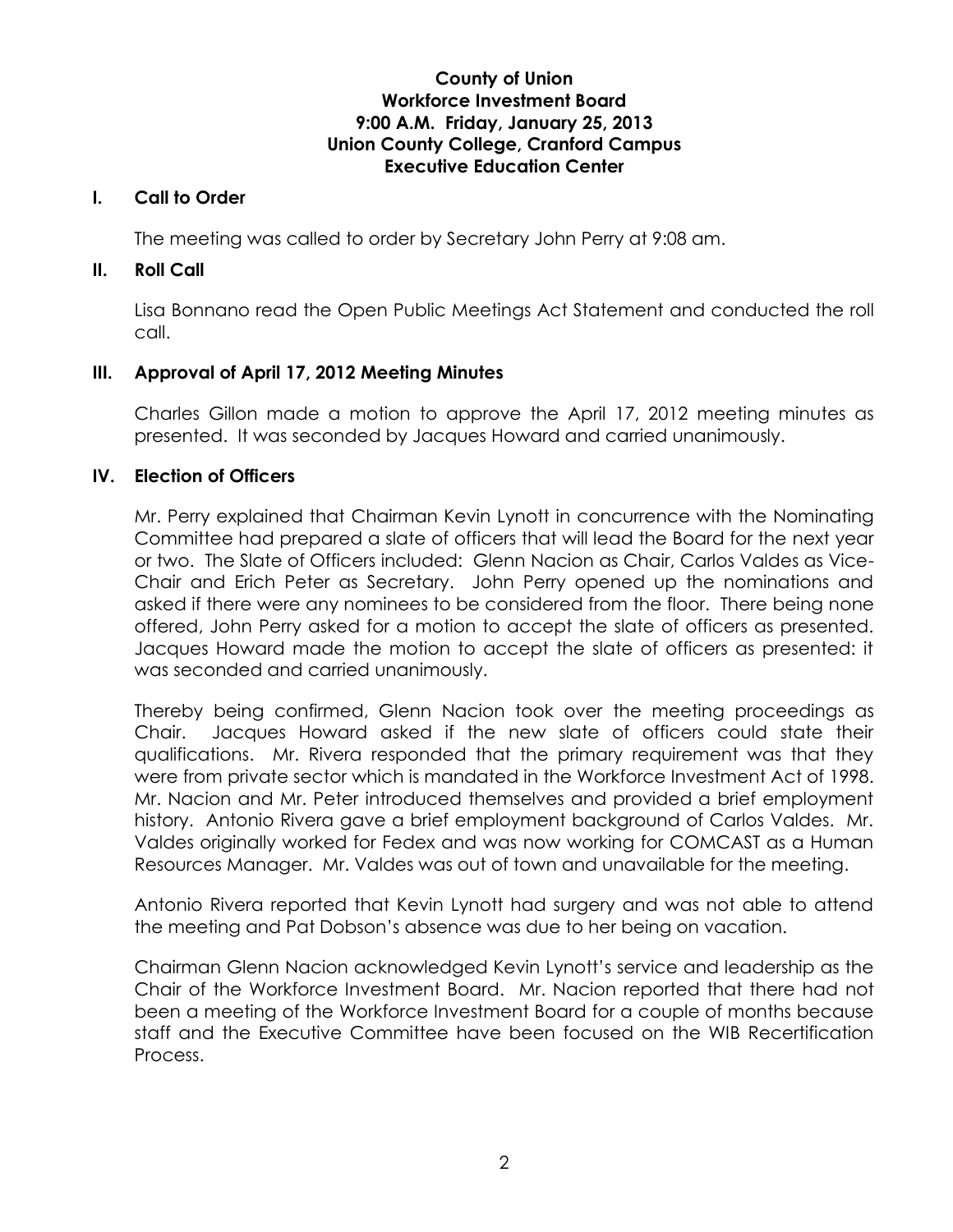### **V. WIB Strategic Planning Process**

Antonio Rivera reported that staff and the Executive Committee have been meeting at least every other month to plan for the Recertification Process. One of the developments had been that the Workforce Investment Board was administratively re-located to the Department of Parks & Community Renewal which includes the County's Economic Development. Part of the process included restructuring of staff and the Board and the restructuring of the One-Stop in regards to the provision of services. Antonio Rivera introduced Ms. Cherron Rountree, Deputy Director, Department of Parks & Community Renewal who has helped spearhead this effort.

Ms. Rountree introduced herself and explained that the Department's name is a little confusing because most people think it is Parks & Recreation. The Department handles economic development, community development, transportation, planning, shared services and government relations. The Department now includes the Workforce Investment Board administration. Ms. Rountree was excited to work with the Workforce Investment Board, as the WIB fits into many of the Department's initiatives, one of which was the *Union County Means Business Initiative*. The *Union County Means Business Initiative* was a program that started last year engaging businesses. Ms. Rountree reported that she and Antonio Rivera together with the Executive Committee began looking into the Recertification Process. Ms. Rountree stated that the development of a strategic plan was an integral part of determining where workforce investment for Union County will be in the future. Ms. Rountree directed the members' attention to the meeting packet which included an outline of the Five-Year Strategic Workforce Investment Plan. The State requires that WIBs must develop a strategic plan and in anticipation a draft outline was developed. The plan outline will help the WIB and its subcommittees to help drive workforce development programs in the future. It was important to quantify outcomes as a gauge of program and service delivery effectiveness. The key aspects of the plan included integrating with businesses that were hiring and ensuring that training programs meet the needs of individuals looking for jobs. Ms. Rountree stated that she would be reaching out to Workforce Investment Board members for their input and direction, specifically on how to develop programs. The WIB Recertification was scheduled for this summer.

Eileen Leahey asked what was the timeline for the Recertification Process. Antonio Rivera responded that there were many components to the Recertification Process. As parts of the strategic plan, staff was developing Memoranda of Understanding with the Division of Social Services, One-Stop Operator, and One-Stop Partners. Many components were being addressed concurrently. Ms. Rountree stated that she would like to have a solid draft of the strategic plan by June 2013. By the next WIB meeting in March, Ms. Rountree expects to have a more robust outline, but she stressed that she needed Workforce Investment Board input in the development of the plan because at the end of the day it was the Workforce Investment Board's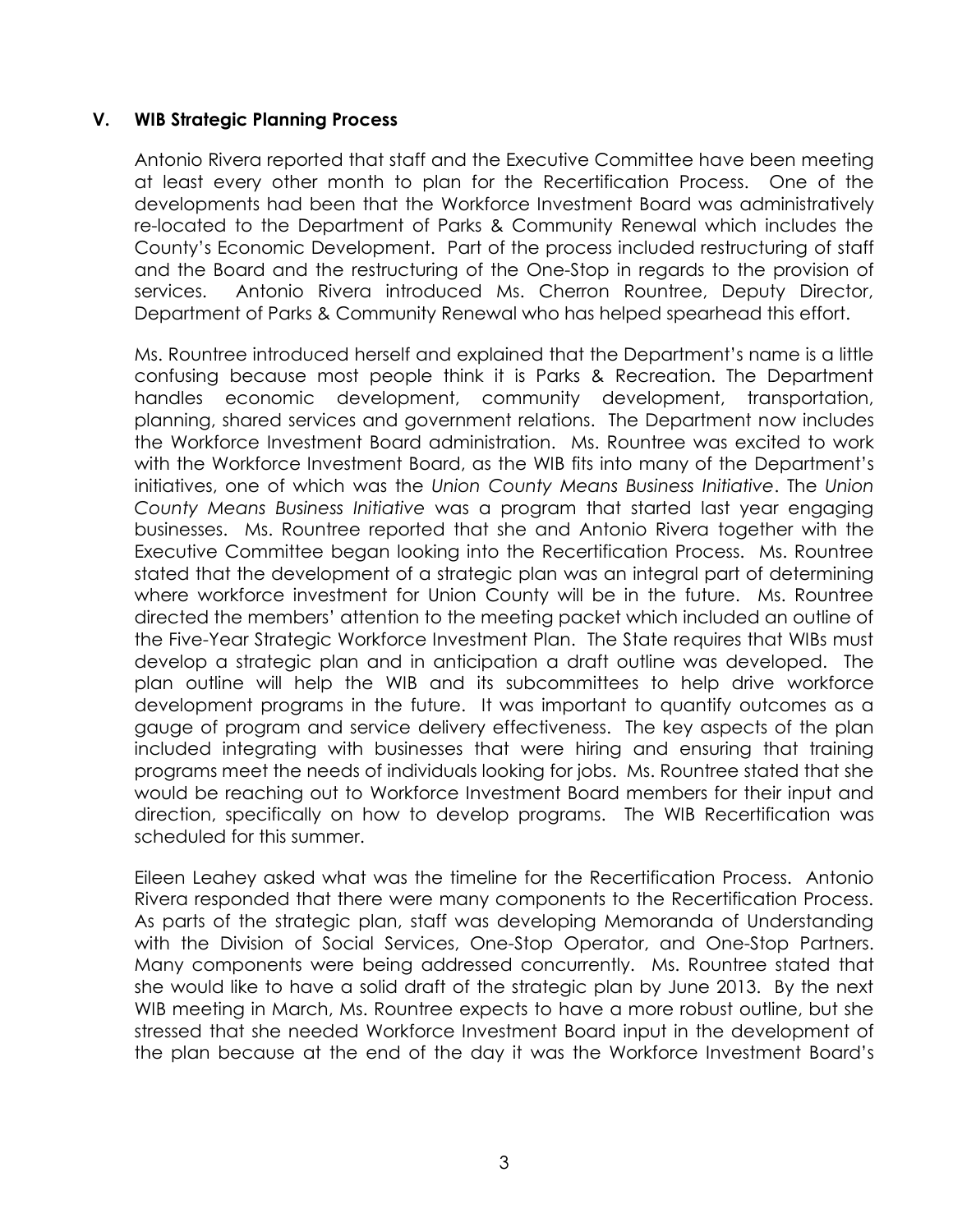plan. Eileen Leahey asked if the plan was part of the recertification process. Antonio Rivera and Cherron Rountree responded in the affirmative.

Antonio Rivera described the Recertification Process as it relates to the WIB Recertification Application. The NJ State Employment and Training Commission (SETC) is the State WIB and has established criteria to ensure compliance with Workforce Investment Board's responsibilities that were delineated in the Workforce Investment Act of 1998. The SETC will be looking for budgets, annual reports, and policy direction from the WIB. The SETC wants to see policy driven by the WIB. Depending on their findings, the SETC will either recertify the WIB for another two (2) years to operate a WIB and receive funding or if they determine the WIB to be out of compliance they will take the funding and establish their own WIB for Union County as was the Governor's prerogative under the law.

Jacques Howard stated that it was important that policy should include outcomes that will help guide the planning process. Policies in the plan should be tied to results.

Antonio Rivera reported that there will be committee meetings beginning next month. All information will be public and information and proceedings will be transparent. Ms. Rountree stated that five (5) committees were required of all WIBs and they will begin meeting next month. There were other committees that were suggested and as the Board continues to develop and recruit more members, additional committees may be established. Mr. Rountree reported that the WIB has developed a new Website: **[www.ucnj.org/wib](http://www.ucnj.org/wib)** Jacques Howard stated that the recommendations for the Planning & Educational Investment and Marketing Committee & the Board Development Committee were on point but to conserve time and reduce bureaucracy he suggested that the WIB may explore integrating the functions within the existing committees and set their functions as priorities within the standing committees. He further stated that in regards to committee effectiveness, it would be wise to go beyond the WIB membership in developing committees. Antonio Rivera responded that committees would look for expertise beyond WIB membership.

Pamela Capaci inquired how the WIB's move from the Department of Human Services to the Department of Parks & Community Renewal would impact the WIB's role on the Human Services Advisory Council. Mr. Rivera responded that given the nature of the restructuring process of staff and One-Stop operations the WIB has been extremely busy but remains committed to participate on the Human Services Advisory Council. Ms. Rountree stated that the One-Stop and the Division of Social Services were still part of the Department of Human Services. Ms. Rountree and Mr. Rivera have been working with the Department of Human Services over the last few months to determine how best to work together to serve clients.

### **VI. Policy Directive & Union County Choices Initiative**

Chairman Nacion asked Mr. Rivera to discuss Agenda Item "Adoption of Policy Directive." Mr. Rivera reported that the State wanted to see the WIB set policy direction regarding allocation of funding. Last year the Executive Committee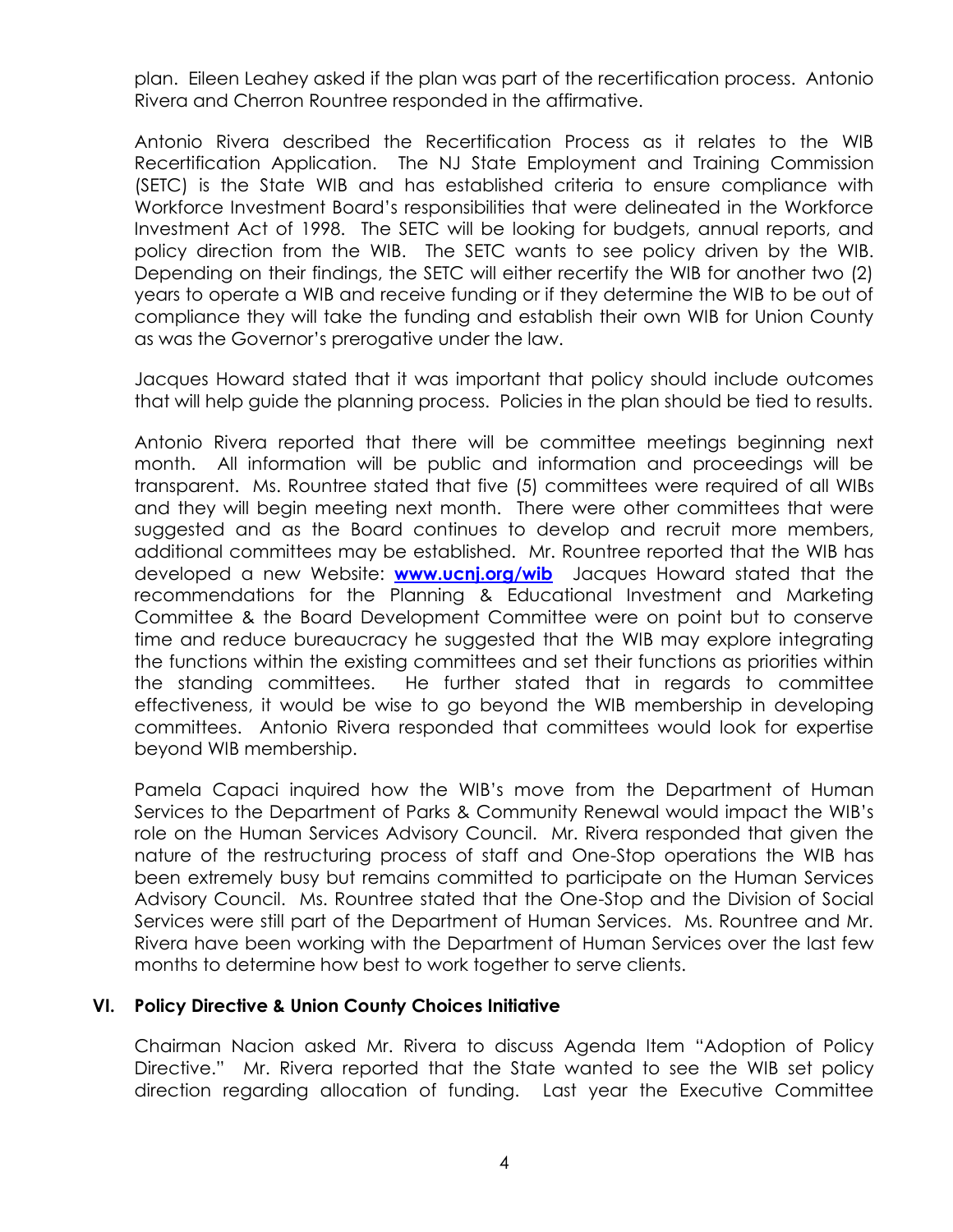approved the WIB budget that included \$1,065,401.00 for training activities under the Workforce Investment Act. The Policy Directive was drafted to direct the allocation of resources for occupational training in the seven (7) sectors identified by the State as the areas that offer the most employment opportunities. The County provides Individual Training Accounts (ITAs) to participants to access occupational training which has been the traditional training procurement process. The other opportunity for training would be to provide class size training.

Mr. Rivera explained that the Workforce Investment Act provides WIB's the ability to award class size training in identified growth sectors that provide increased employment opportunities. Mr. Rivera reported that under the American Recovery & Reinvestment Act (ARRA) the WIB provided class size training in identified growth sectors. The Policy Directive would direct the allocation of \$300,000.00 of Workforce Investment Act funds to provide class size training in the seven (7) identified growth sectors for Union County. The Policy Directive also allocates \$400,000 for traditional Individual Training Accounts. The Policy Directive allocated the balance of \$ 365,191 of FY 2012 - 2013 Workforce Investment Act training funds for an On-the-Job Training (OJT) program or for additional class size training opportunities. Ms. Rountree stated that as it related to the Individual Training Accounts, the Policy Directive focuses a significant portion of the funding in the identified growth sectors. More specifically, 50% of the funding for ITAs would be targeted to three growth sectors that provide increased employment opportunities specific to Union County: Transportation, Logistics, and Distribution (TLD); Retail; and Healthcare. There remains substantial funding for ITAs that are not targeted for specific sectors to fulfill customer choice options.

Mr. Rivera directed the members' attention to a document in the meeting packet titled "New Jersey Key Industry Sectors" compiled by the NJ Department of Labor & Workforce Development. Mr. Rivera reported that the State had established Talent Networks that have personnel focused on outreach to these industry sectors. The Talent Networks were aligned with the seven growth sectors and the County will coordinate with the state's efforts. A member asked how would individuals access the class size training program. Mr. Rivera responded that the referral process was the same for all occupational programs; the One-Stop would screen individuals for eligibility and make the referral to the appropriate training program.

Ms. Cherron Rountree reported on the *Union County Choices* occupational training program. The County was partnering with Union County College to provide class size training in three targeted industry sectors. Ms. Rountree provided detail regarding the classes to be offered, which vary in length and cost. Maryann Anderson stated that she was grateful to the leadership that has established a new direction for training our residents, but the WIB needed to be mindful that it was a major shift from the Workforce Investment Act that was focused on customer choice. Ms. Anderson added that marketing would be important for the new training strategy to be successful. Mr. Rivera responded that marketing would be critical to the success of the program and that the class size training programs will lead to national and industry recognized certifications.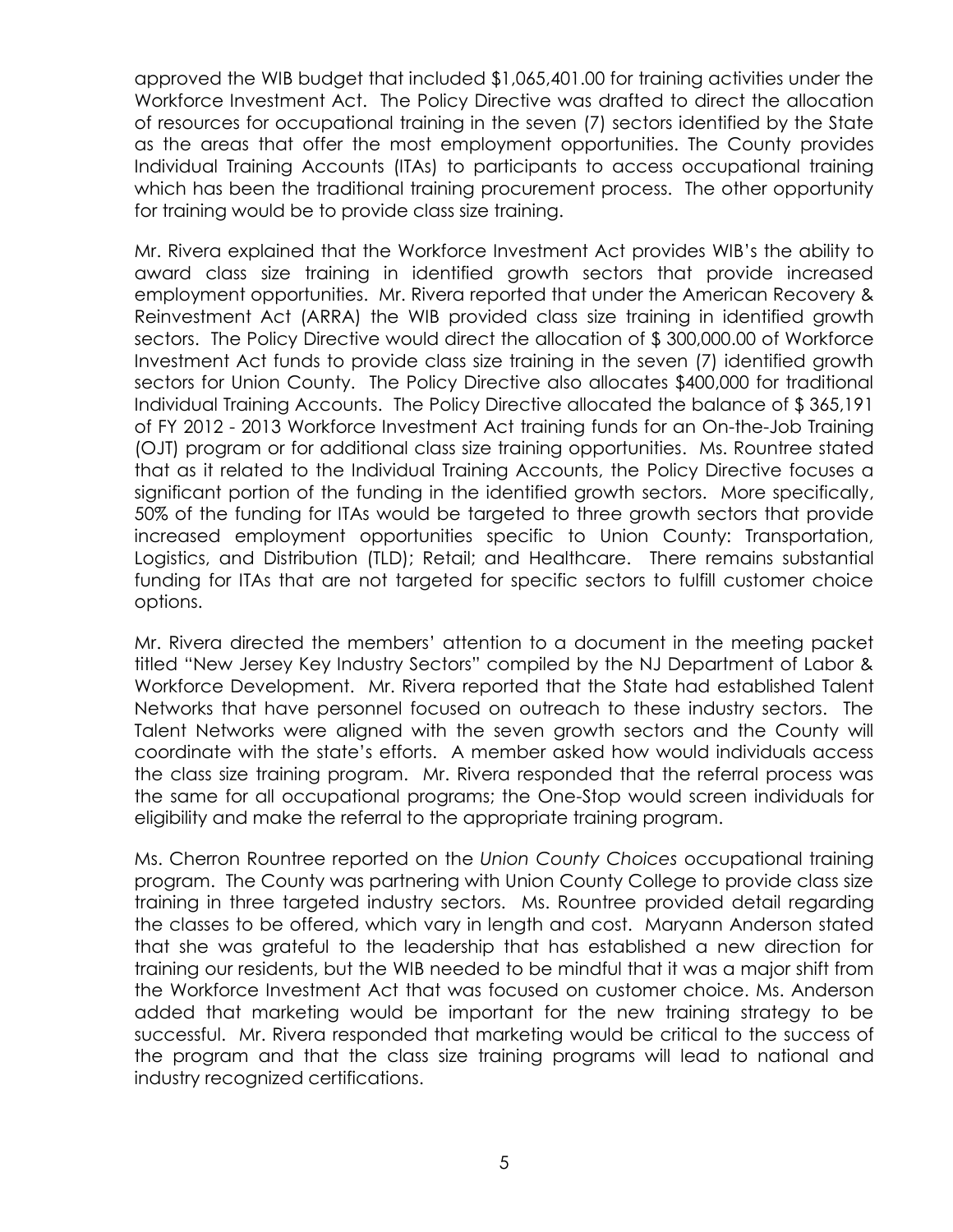Dr. Stephen Nacco reported that the *Union County Choices* occupational training program will prepare individuals for mid-level positions. Dr. Nacco stated that Board of Chosen Freeholders Chairperson Linda Carter and former Chairman Alexander Mirabella prioritized the *Union County Means Business Initiative* as a commitment to support business. Dr. Nacco added that one of the outcomes of this initiative was for the County College to develop a Career Services Center, which was established in Elizabeth and was part of the *Union County Means Business Initiative*. The Career Services Center was created for college students to access mid-level positions and *Union County Choices* was an extension of this initiative.

Chairman Glenn Nacion stated that this policy directive would offer improved employment opportunities for Union County residents. A motion was made to approve the Policy Directive as presented: it was seconded and carried unanimously.

### **VII. Hurricane Sandy National Emergency Grant**

Ms. Rountree introduced County staff present at the meeting: Amy Wagner, County Bureau Chief of Government Information & Community Outreach, Lisa Bonnano, Lauren Strano and Jamie Wagner who work on the Hurricane Sandy National Emergency Grant, and Bill Inglefield from the Department of Human Services. Ms. Amy Wagner spearheaded the *Union County Means Business Initiative* last year.

Mr. Rountree explained that in response to the devastation caused by Hurricane Sandy, the federal government awarded the state a National Emergency Grant (NEG) to hire temporary workers to help with debris removal and clean-up. Individuals that were long-term unemployed were targeted for employment to help with the recovery efforts. The County received NEG funding and then subcontracted out to local municipalities and non-profits throughout the region. Jamie Wager provided a summary and status report on the Hurricane Sandy NEG Project. The report indicated that forty-nine (49) individuals were hired and funding was allocated to seven (7) municipalities.

Eileen Leahey asked how the employment opportunities were marketed to potential applicants. Maryann Anderson explained that information regarding the employment opportunities was communicated by the One-Stops throughout the State: through their partner networks, meetings and e-mails. The employment opportunities were included in all One-Stop orientations and workshops. interested individuals were screened and certified by the One-Stop and then referred to the municipalities and/or non-profits. Also, municipalities and non-profit agencies had referred prospective hires to the One-Stop to be certified.

Eileen Leahey asked how the municipalities were chosen to receive funding. Ms. Rountree stated that there was an overwhelming response initially for requests for workers but some required additional information to complete their application. Of the applications received, the requests were prorated in proportion to the number of workers and the fifty-eight slots allotted by the state. After the initial allocation of workers, some municipalities realized they did not need workers for clean-up and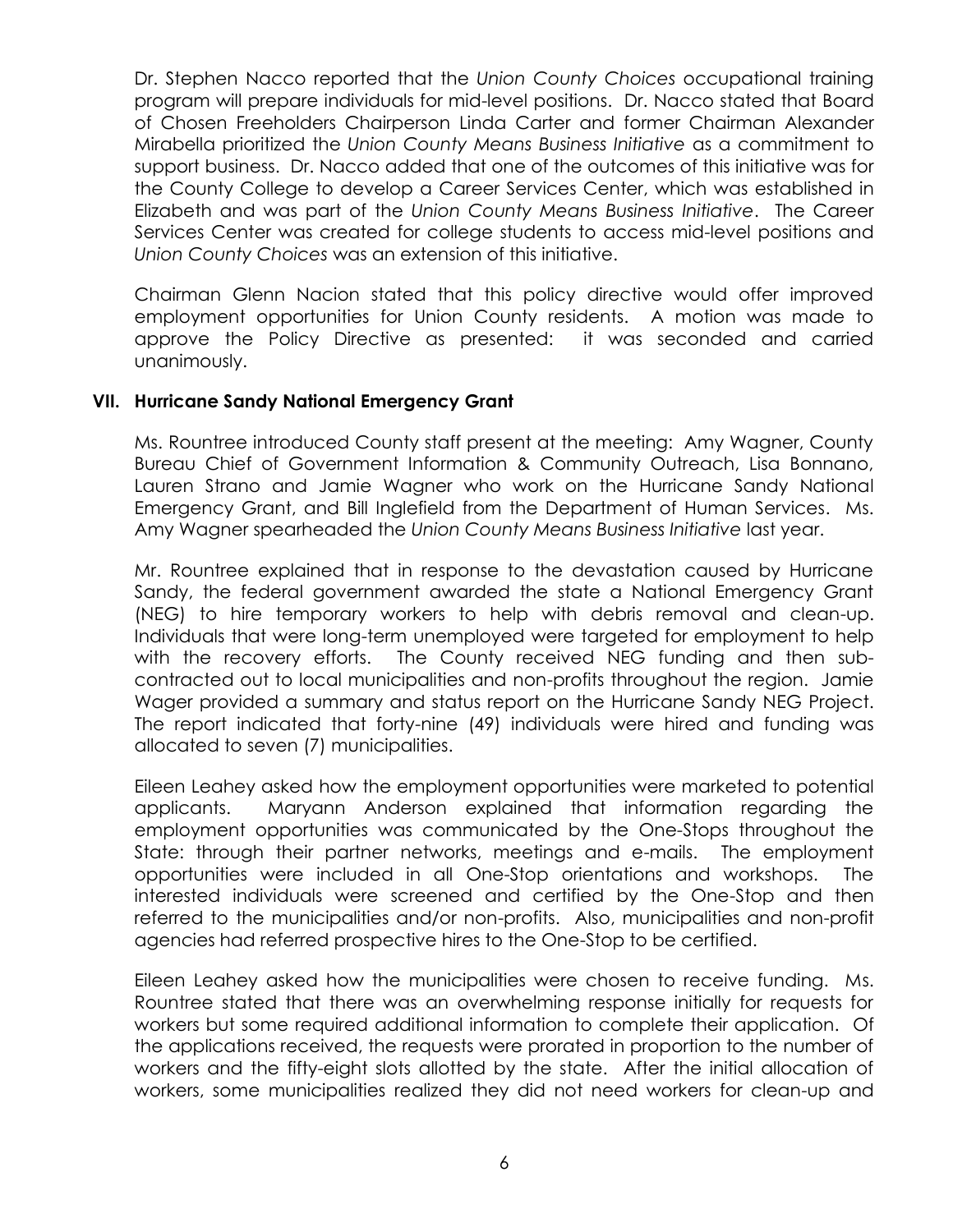rescinded their request and some municipalities had financial issues with the adoption of budgets and opted out. Eileen Leahey stated that she was amazed that some municipalities were not included in the project because when she had driven around the County some municipalities that were not included in the list would have benefited from the clean-up effort. Ms. Leahey asked if Plainfield was included. Ms. Rountree responded that Plainfield was allocated funding for eight (8) temporary hires.

#### **VIII. WIB Recertification Process**

Mr. Rivera reported on the WIB Recertification Process. The initial recertification application was due to the state February 15, 2013. The application was basically a report card on the status of the WIB on the recertification checklist. Mr. Rivera went through the Progress Report 1 Application for Workforce Investment Board 2014 Recertification that was included in the meeting packet.

Mr. Rivera reported that the WIB membership requires 51% private sector for compliance. As such, the WIB required seven (7) additional business representatives. In addition, the WIB required two (2) organized labor representatives. Mr. Rivera stated that the numbers may change as the names of individuals have been forwarded to the Board of Chosen Freeholders for appointment consideration. Ms. Leahey asked if the Workforce Investment Board members could make recommendations for new membership that would bring expertise and leadership to the Board. Mr. Rivera responded that private sector representatives were needed and Mr. Rivera introduced Mark Bocchieri as a representative from Verizon New Jersey that was recommended for appointment to the Board. Eileen Leahey asked if the Board needed representation from organized labor. Mr. Rivera responded that the WIB requires one (1) additional organized labor representative. Mr. Noel Christmas, President, Utilities Workers Union of America, Local 601 has been recommended for appointment. Mr. Rivera asked if there were any questions regarding the Recertification Application. Mr. Rivera and Ms. Rountree have been working on the transition from the Department of Human Services to the Department of Parks & Community Renewal. There were key components to be finalized, which included: a Memorandum of Understanding between the WIB and the One-Stop Operator and a Memorandum of Understanding between the WIB and the Division of Social Services. All information will be made public. The Workforce Investment Board was taking a fresh look at the Workforce Investment Act and the Workforce Investment Board's responsibilities.

Eileen Leahey asked if there was a strong Workforce Investment Board in the State that could be a model. Mr. Rivera responded that WIBs vary greatly across the state. Middlesex County has a strong WIB, lead by Executive Director Jane Brady. Mr. Rivera added that we can engage in a dialogue and share best practices. Mr. Rivera was looking into a WIB in Southwest Connecticut that received national recognition as a leader in workforce development. Maryann Anderson suggested that the National Workforce Investment Board holds an annual conference and that would be a great way to find information on best practices and networking among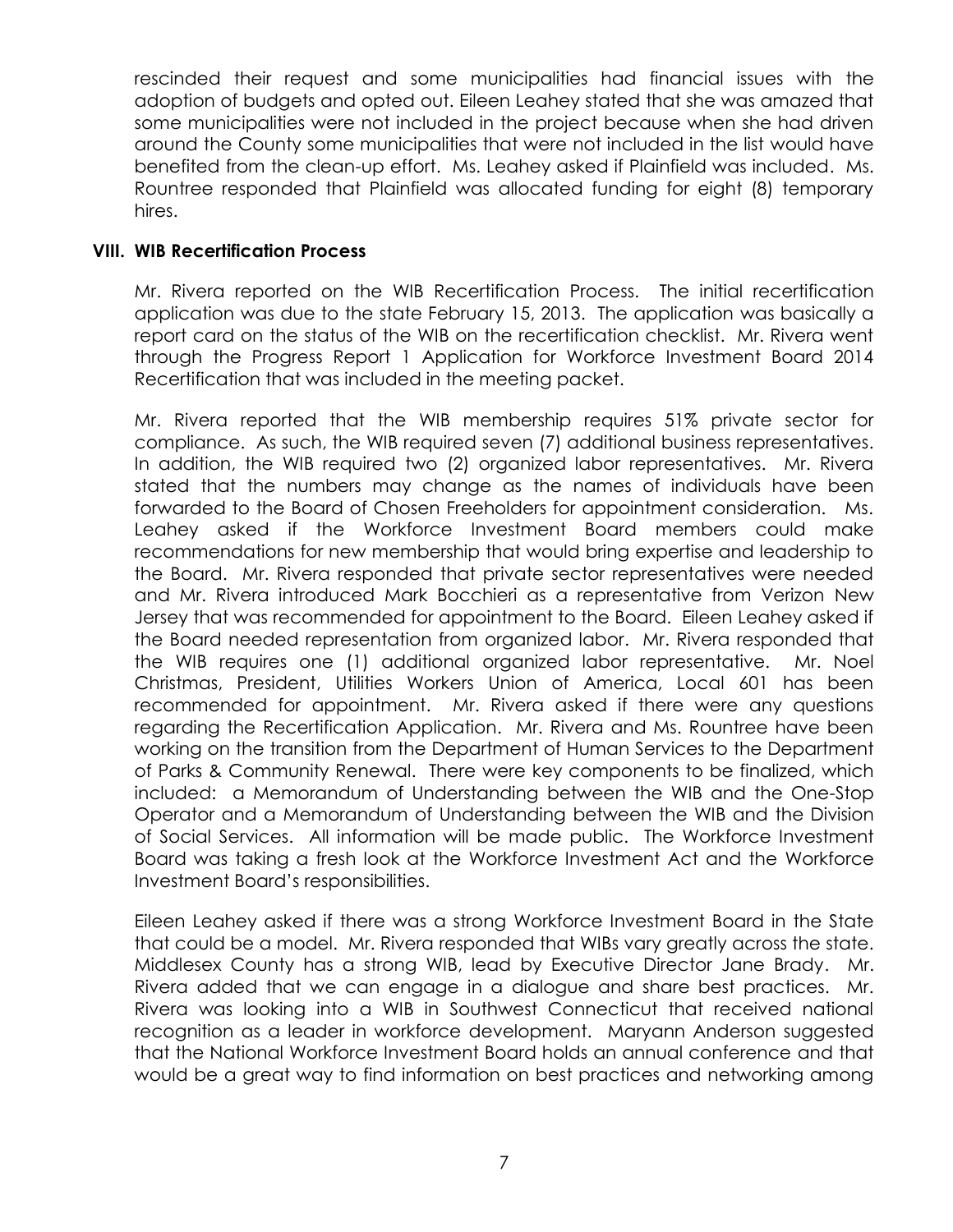peers. Maryann Anderson encouraged WIB members to visit the One-Stops to observe customers and the services being offered in light of decisions being made regarding the One-Stop and the WIB.

Mark Bocchieri stated that WIBs across the state have had difficulties with private sector recruitment. Mr. Bocchieri asked if the WIB had considered companies like Home Depot and Lowes. Ms. Rountree stated that the *Union County Means Business Initiative* would be opportune to outreach to business for their participation on the Workforce Investment Board. The County was looking at all businesses. It was important to outreach to businesses of all sizes: from large corporations like Merck that was relocating their headquarters in Union County in the next two years to smaller mom and pop businesses. The County was in the process of identifying specific individuals within these companies to recruit for membership. Mr. Bocchieri stated that many companies offer training and these training resources should be tapped for individuals looking for training. Mr. Rivera stated that the role of the Workforce Investment Board has not been communicated effectively. He had recently met with an advanced manufacturer that knew nothing about the Workforce Investment Board. Business input was important to guide the allocation of resources and the alignment of training programs that best meets the needs of employers and individuals. Mr. Rountree asked the membership to forward the names of individuals that would benefit the Board's mission.

Mr. Rivera directed the members' attention to the Workforce Investment Board's meeting schedule and standing agenda format included in the meeting packet. The Workforce Investment Board was scheduled to meet four (4) times during the year and a meeting may be added for November or December. The standing agenda format for Year 2013 Workforce Investment Board meetings was developed to provide structure as the Workforce Investment Board moves forward with the recertification process. Mr. Rivera went through the agenda items which covered many topics. The standing agenda would provide a foundation for increased accountability for programs and services. As a policy board, the One-Stop, Social Services and the WIB Director's reports were critical to communicate the results of the policy decisions of the Board. Mr. Rivera stated that the committees were scheduled to meet quarterly. A majority of the work will be accomplished at the committee level. Ms. Pinckney remarked that the Disabilities Issues Committee needed an additional co-chair or a Chair. Mr. Rivera responded that the Chair or an additional Co-Chair needed to be appointed to the Disabilities Issues Committee.

Mr. Howard stated that the committees should be results oriented and expectations should be clearly defined. Committee goals were important so that the reports could be evaluated by the Workforce Investment Board on results. Mr. Rivera concurred with Mr. Howard and stated that it was important to educate the Workforce Investment Board on understanding the critical measures of performance. Ms. Anderson asked what the difference was between the One-Stop Operator Report and the One-Stop Committee Report. Ms. Rountree responded that the One-Stop Operators Report would provide status on the day-to-day operation of the One-Stop, whereas each of the committees would provide planning and oversight. Every